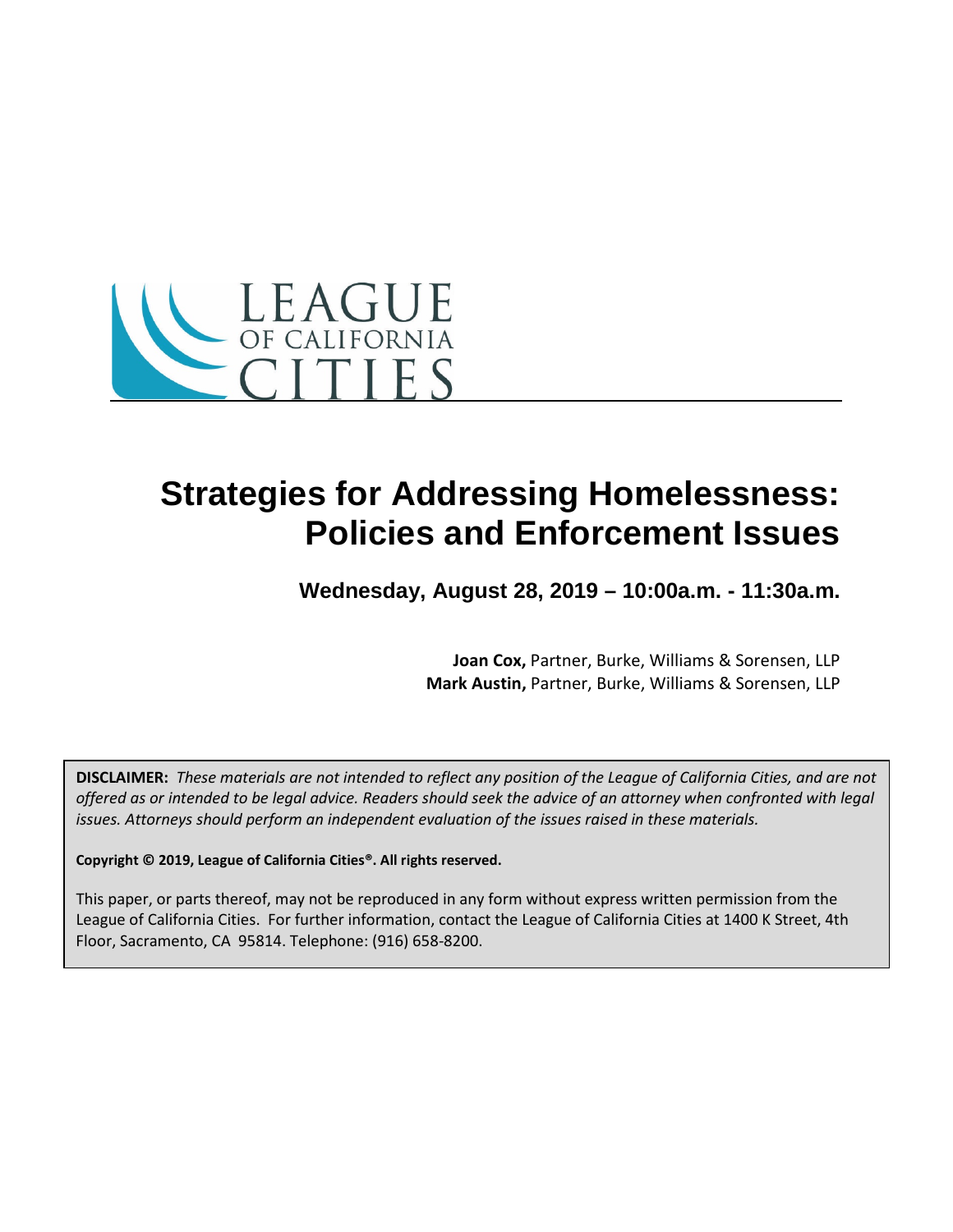# STRATEGIES FOR ADDRESSING HOMELESSNESS; POLICY SOLUTIONS AND ENFORCEMENT

Presented to the League of California Cities®

August 28, 2019

#### By Joan Cox and Mark Austin

Burke, Williams & Sorensen, LLP dcox@bwslaw.com maustin@bwslaw.com 213.236.0600 www.bwslaw.com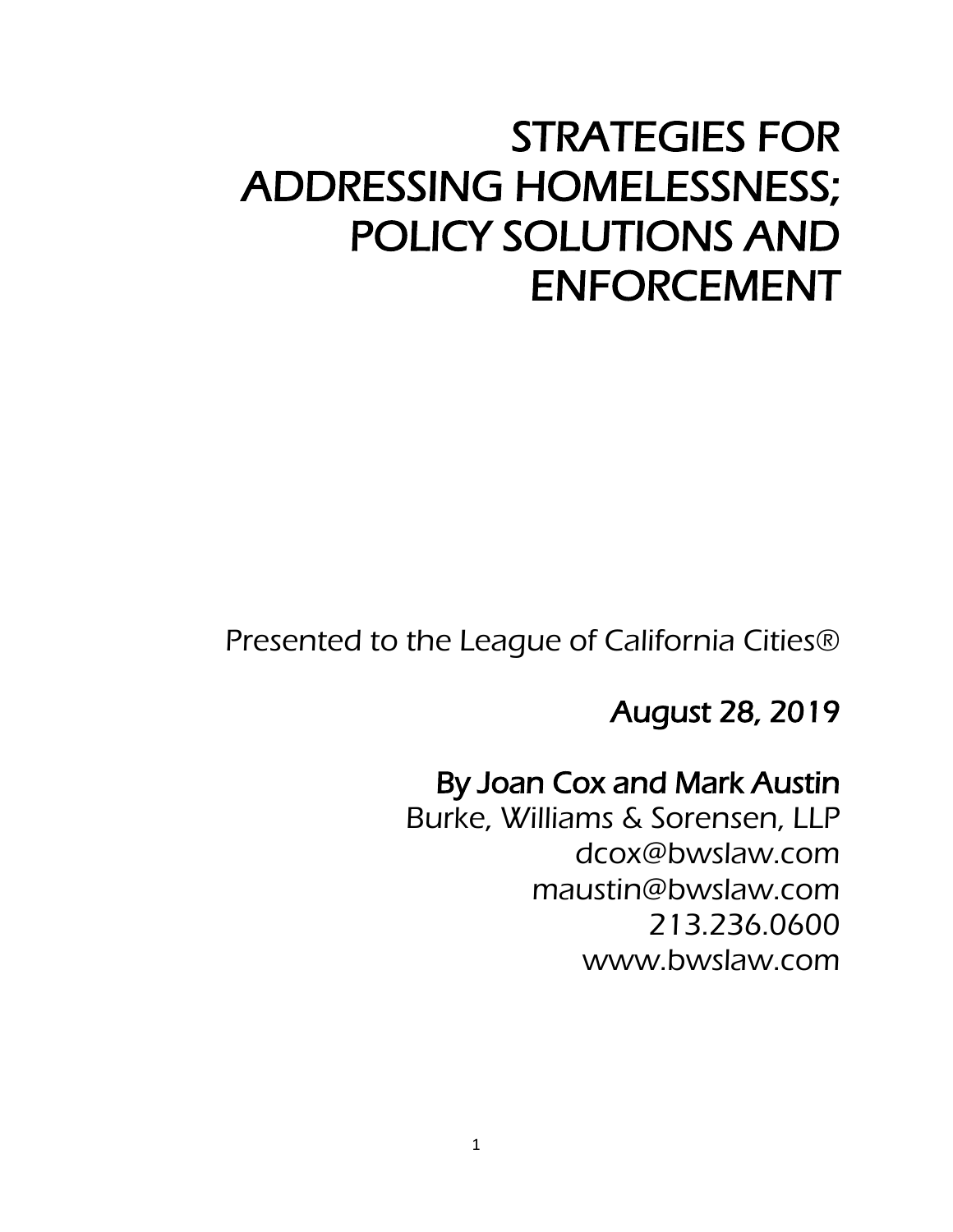## Homelessness in California

California has seen an alarming spike in homelessness over the past decade. On any given night in California, more than 134,000 people experience homelessness— 22% of the entire nation's homeless population. Leading causes of homelessness are lack of affordable housing, poverty, lack of affordable health care, domestic violence, mental illness and addiction. To address this burgeoning issue, local governments are developing comprehensive responses that leverage public safety, health and human services, housing, transportation, code enforcement, and animal control resources to aid those who are experiencing homelessness.

## Practical Considerations in the Wake of Martin v. City of Boise

The 9th Circuit Court of Appeals issued a unanimous dec[i](#page-16-0)sion September 2018 in *Martin v. City of Boise*,<sup>i</sup> finding that the City of Boise's prohibition against sleeping in public violates the Eighth Amendment's prohibition on cruel and unusual punishment when the homeless individuals have no access to alternative shelter. The Court held that the Eighth Amendment prohibits ordinance enforcement if such ordinances criminalize homeless individuals for sleeping outside when they have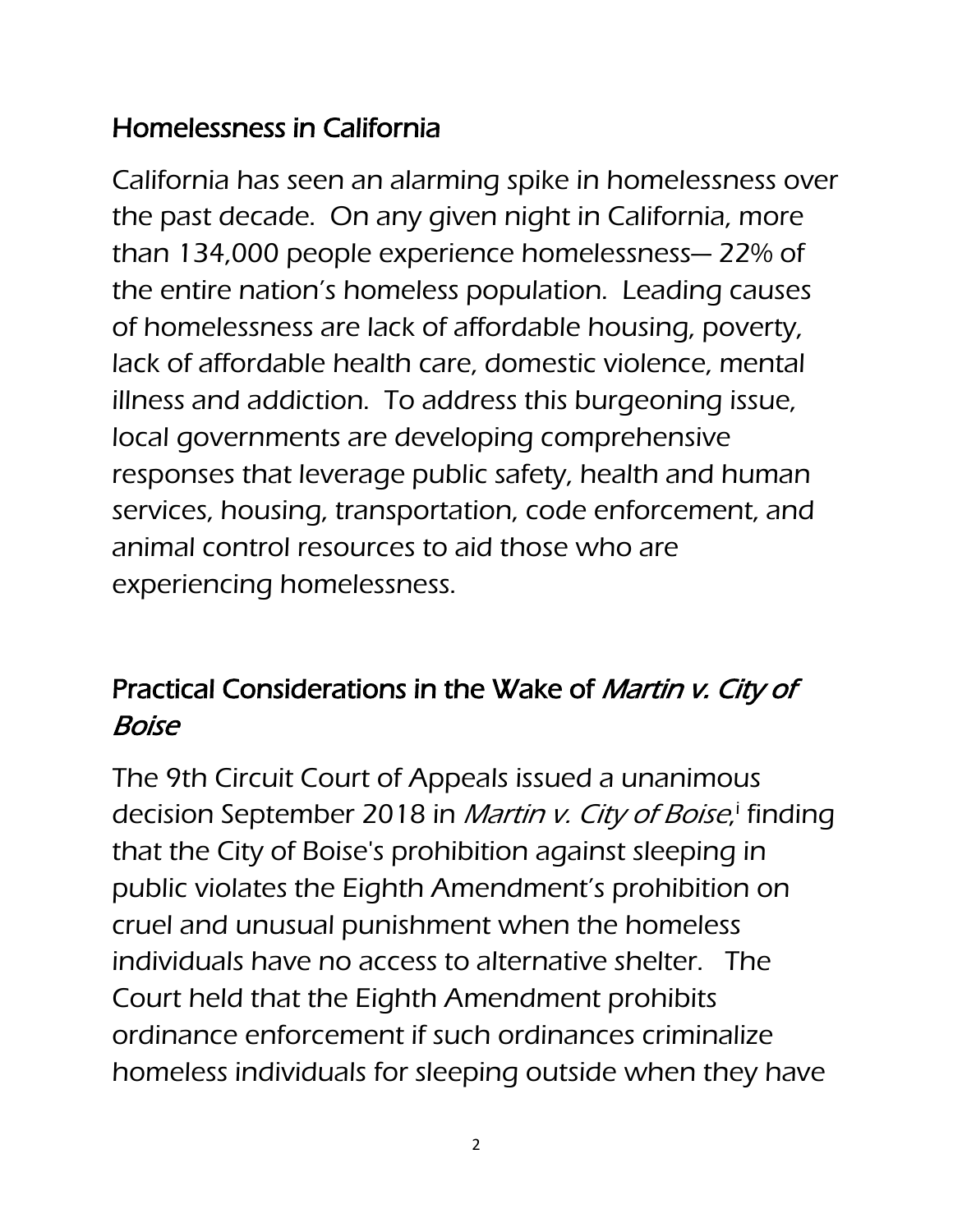no access to alternative shelter. This decision greatly impacted the enforcement of similar state laws, such as California Penal Code section 647(e) prohibiting illegal lodging, which was at issue in Orange County Catholic Worker v. Orange County prior to the settlement of that matter in October 2018.

Notably, the *Martin* Court reaffirmed the reasoning in an earlier-decided case, Jones v. City of Los Angeles (9th Cir. 2006) 444 F.3d 1118, which held that the city's enforcement of local camping ordinances violated the Eighth Amendment by imposing criminal penalties for sitting, sleeping, or lying outside on public property when homeless individuals could not otherwise obtain shelter. The *Martin* decision confirms that cities cannot enforce camping/lodging prohibitions if their local homeless population faces inadequate shelter space. Based on *Martin*, it appears that the city enforcing the ordinance must have shelter space available within its own jurisdiction; additional shelter space elsewhere, even if nearby, does not augment the options.

The City of Boise filed a Petition for a Writ of Certiorari on August 22, 2019. The question presented by the Writ is: Does the enforcement of generally applicable laws regulating public camping and sleeping constitute "cruel and unusual punishment" prohibited by the Eighth Amendment of the Constitution?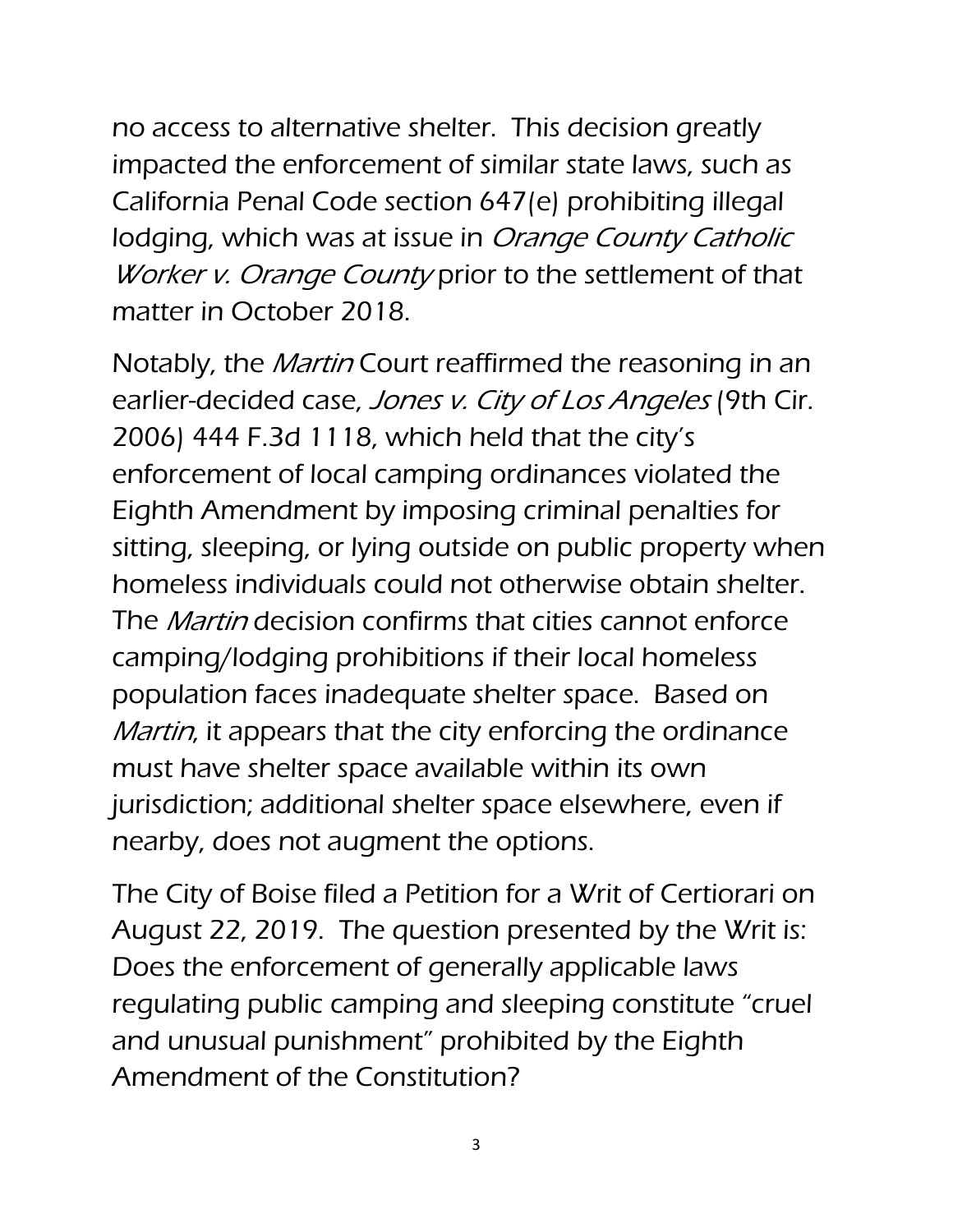The Writ argues that:

- The *Martin* decision vastly expands the "sparingly" applied" limits imposed by the Eighth Amendment's Cruel and Unusual Punishment clause.
- The Court has never before declared a law unenforceable on the ground that the Eighth Amendment exempts from regulation purportedly "involuntary" acts, but actually declined to do so more than 50 years ago.
- The *Martin* decision creates a conflict among the lower courts, where at least three other circuit courts have rejected the Ninth Circuit's reasoning.

Beyond the legal ramifications of the decision, the Petition identifies various logistical ramifications of the *Martin* decision:

- The *Martin* decision's creation of a de facto constitutional right to live on sidewalks and in parks will cripple the ability of more than 1,600 municipalities in the Ninth Circuit to maintain the health and safety of their communities.
- **Public encampments have spawned crime and** violence, incubated disease, and created environmental hazards that threaten the lives and well-being both of those living on the streets and the public at large.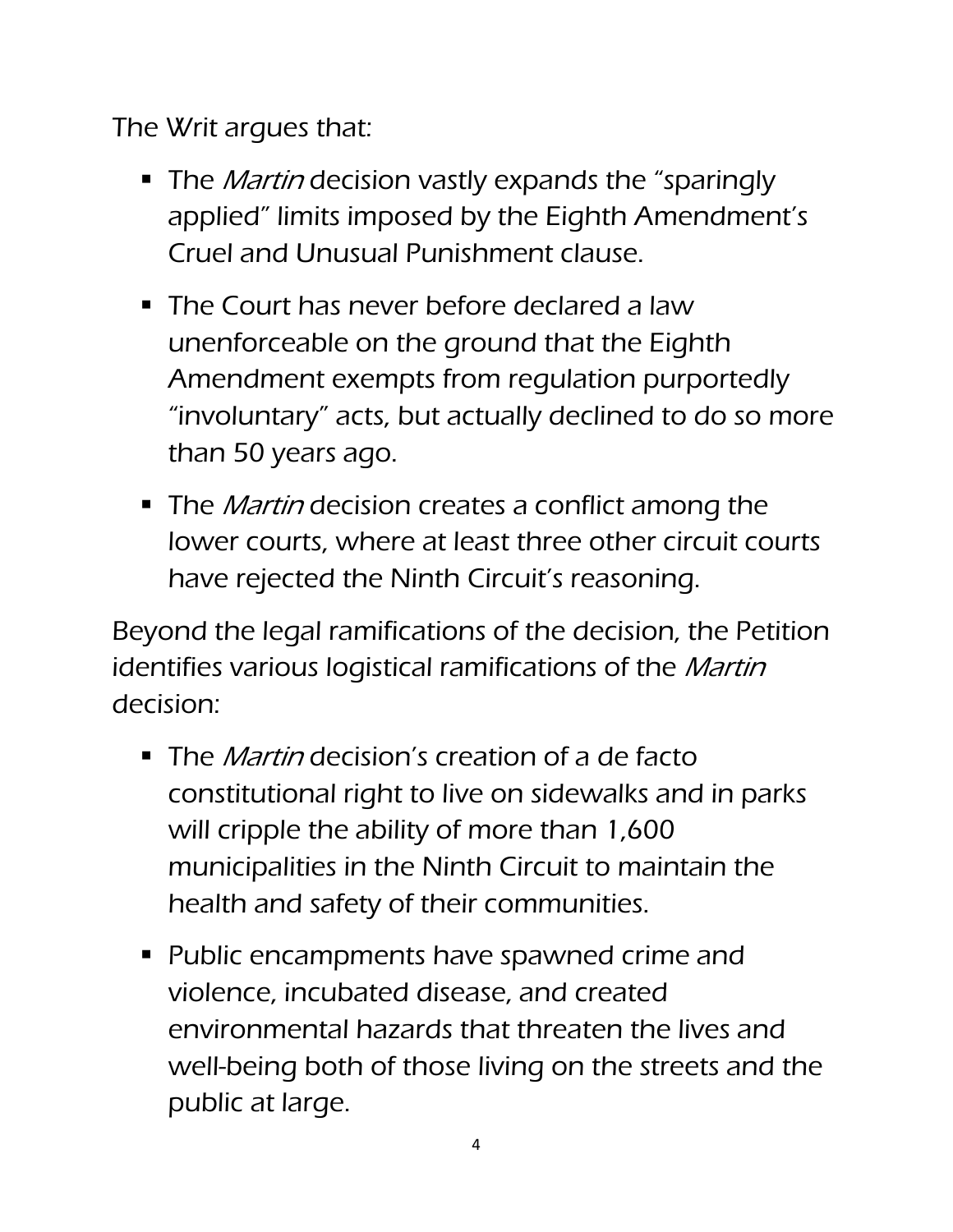- The expansive rationale adopted by the Ninth Circuit imperils other laws regulating public health and safety including laws prohibiting public defecation and urination.
- **Encampments provide a captive and concentrated** market for drug dealers and gangs who prey on the vulnerable.

Although the *Martin* decision imposes significant constraints on dealing with homeless encampments, it does not leave municipalities without recourse. Thus, while municipalities are restricted in enforcing existing laws prohibiting camping on public property, or requiring homeless individuals to leave the jurisdiction, municipalities can continue to apply generally applicable laws to homeless persons, such as litter laws and laws regarding use of private property, provided that those laws do not specifically criminalize acts necessary to live. Additionally, municipalities may conduct cleanups of encampments on public property, provided they provide advance notice before seizing and disposing of personal property, and do not arrest any persons or issue criminal citations.

The *Martin* Court also makes clear that its opinion does not apply to "individuals who do have access to adequate temporary shelter, whether because they have the means to pay for it or because it is realistically available to them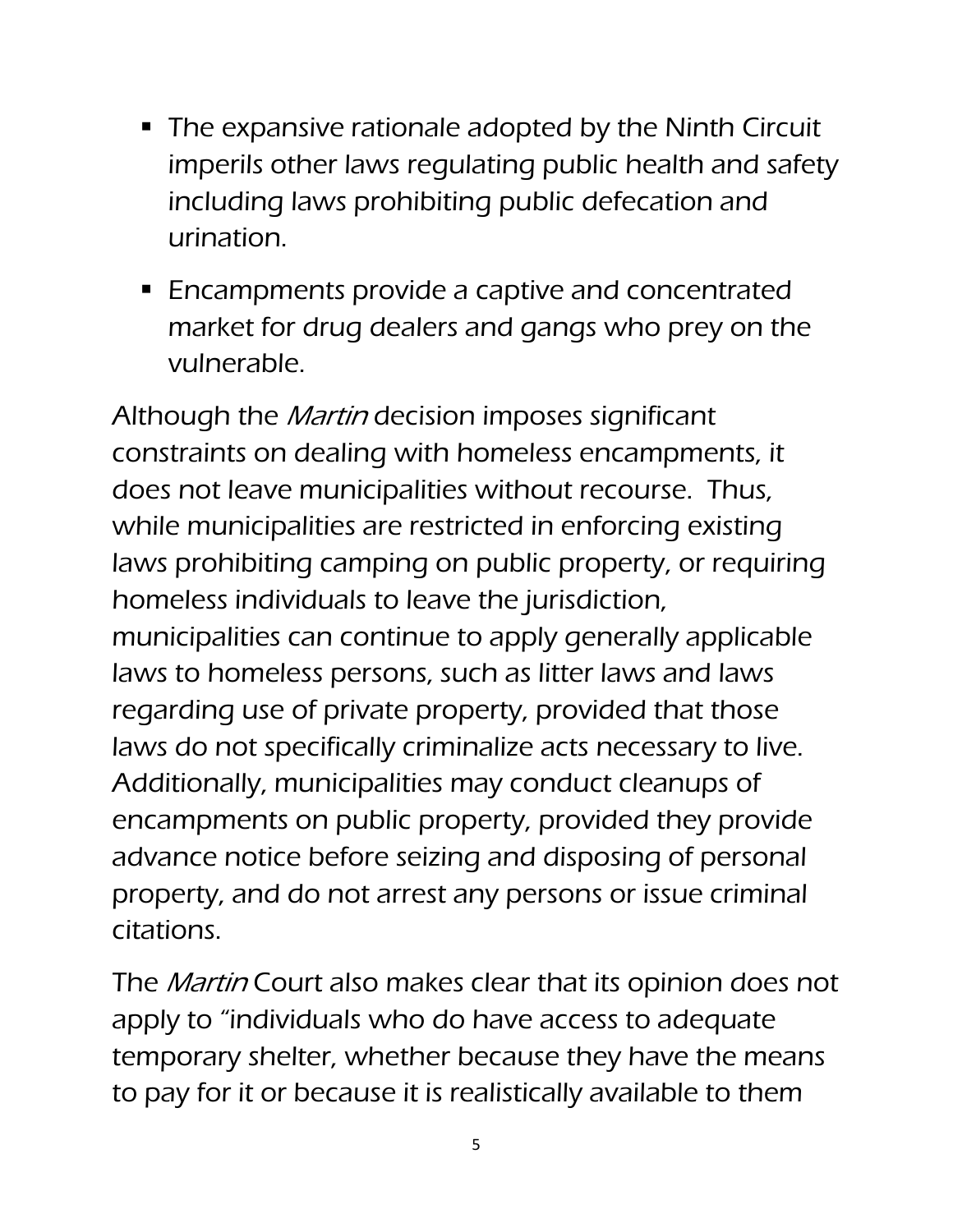for free, but who choose not to use it." Nor does the decision completely prohibit cities from banning sitting, lying, or sleeping outside at particular times or in particular locations. The Court further indicated that prohibitions on the obstruction of public rights-of-way or the erection of structures likely will remain permissible. And finally, an ordinance's valid enforcement will ultimately depend on whether that law criminalizes an individual for not having the means to "live out" the "universal and unavoidable consequences of being human." So the Martin decision still gives municipalities important tools in regulating these particularly problematic areas.

#### Creating Solutions to Homelessness

Municipalities have a host of tools to overcome challenges to the siting and construction of emergency shelters and homeless support centers. For example:

- Emergency Shelter as of Right: SB 2 requires local governments as part of their Housing Element to identify a zone or zones where emergency shelters are allowed as a permitted use without a conditional use or other discretionary permit.
- Intergovernmental Immunity: Cities and counties are mutually exempt from each other's zoning regulations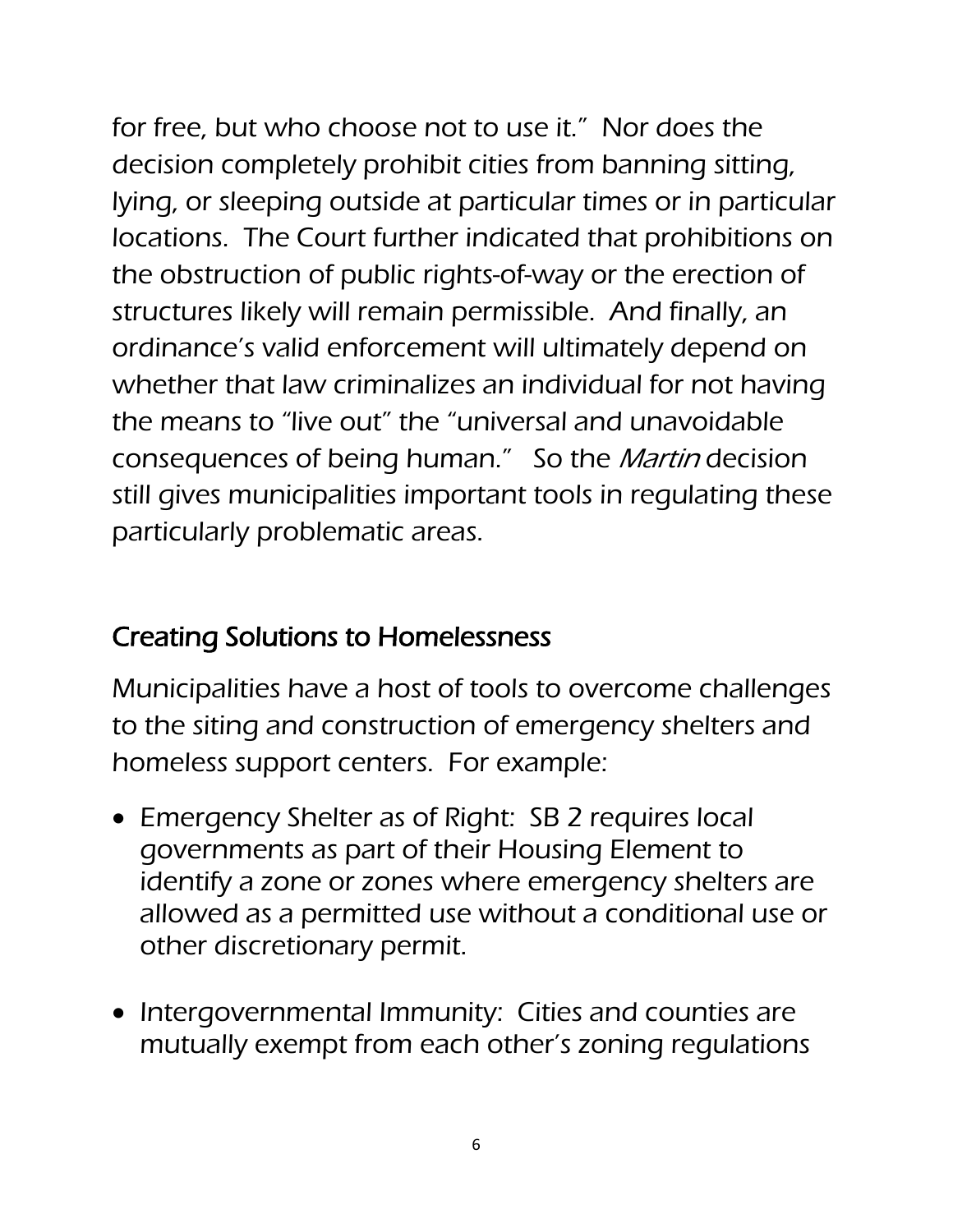relative to property that one such entity may own within the territory of the other.<sup>[ii](#page-16-1)</sup>

- Shelter Crisis Declaration: Govt. Code 8698: suspends certain regulations that could delay a shelter project.
- Public Contract Code Section 22050: Provides for expedited public contracting procurement in the event of an emergency, such as a shelter crisis.
- Prevailing Wage Exemptions: Labor Code 1720(c)(4): applies to projects for construction, expansion or rehabilitation of not-for-profit facilities to provide emergency shelter and services for the homeless where more than half the costs are from private sources, excluding real property that is transferred or leased.

Municipalities relying on various forms of federal and state grant funding must be vigilant to ensure they comply with all funding deadlines and expenditure and reporting constraints.

## Addressing Public Health and Safety Issues Related to Homelessness

Homelessness presents municipalities with a variety of challenging social and public health, safety and welfare issues. Many of these issues require complex, long-term strategies with no simple or straightforward solutions.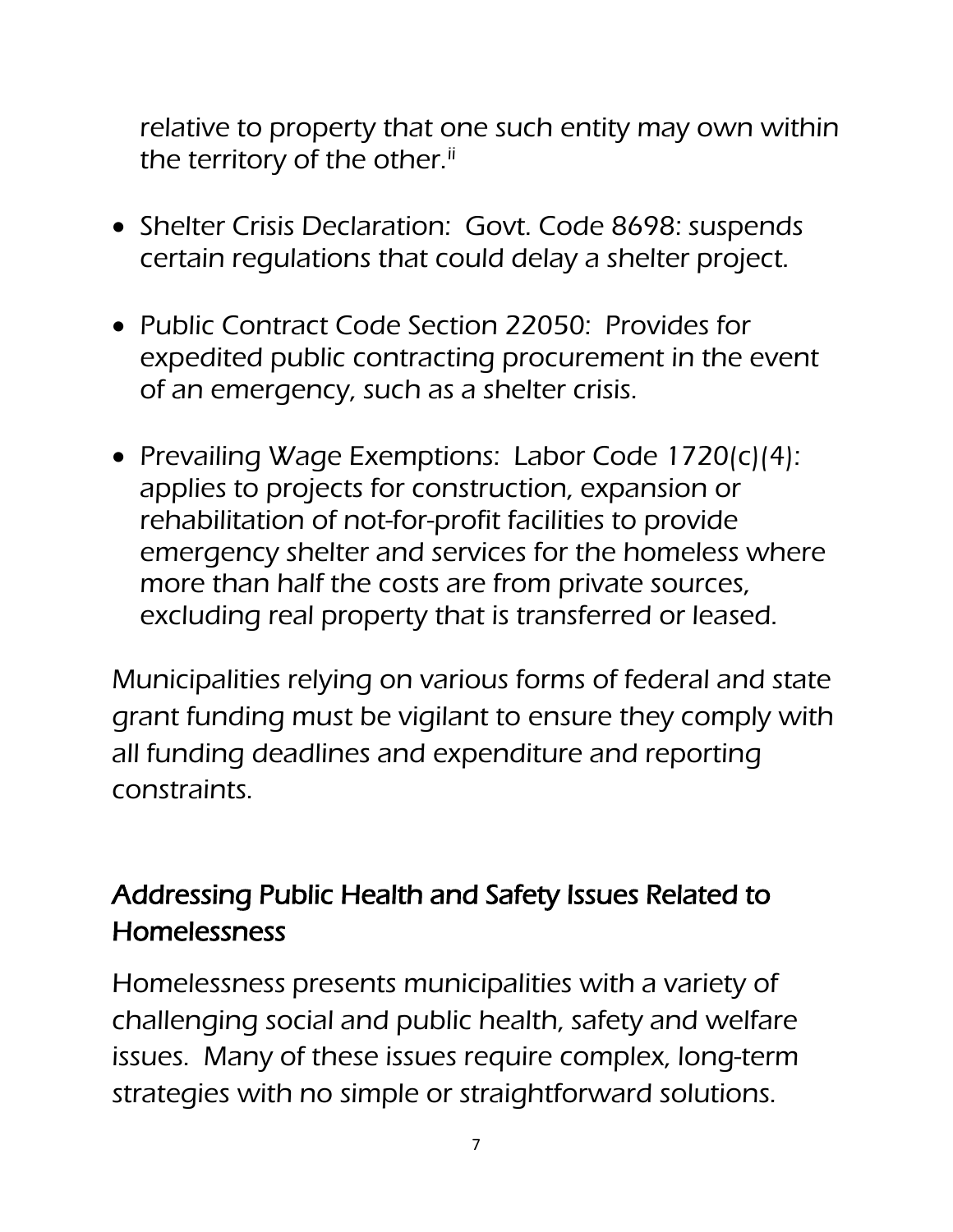However, certain public nuisances that result from the effects of homelessness, such as encampments and the use of vehicles as living quarters, may demand more immediate attention by city officials. Local public officials can enhance their long range likelihood of success by following certain procedures in addressing homelessnessrelated nuisances.

#### Homeless Encampments on Public Property

Homeless encampments of various sizes have become common in many cities. These encampments can deprive the public of the use of certain city sidewalks, parks, or recreational areas. These encampments may also pose serious public health and safety threats as a result of accumulations of trash, illegal drug use, inadequate sanitation, and the presence of rodents and vermin. At the same time, homeless encampments may contain an individual's only belongings, including medicine and personal mementos. In dealing with homeless encampments, therefore, city officials must be sensitive to the constitutional rights of homeless individuals.

In Lavan v. City of Los Angelesii, the Ninth Circuit Court of Appeals upheld an injunction that prevented the City of Los Angeles from seizing and destroying homeless property left unattended on public property. The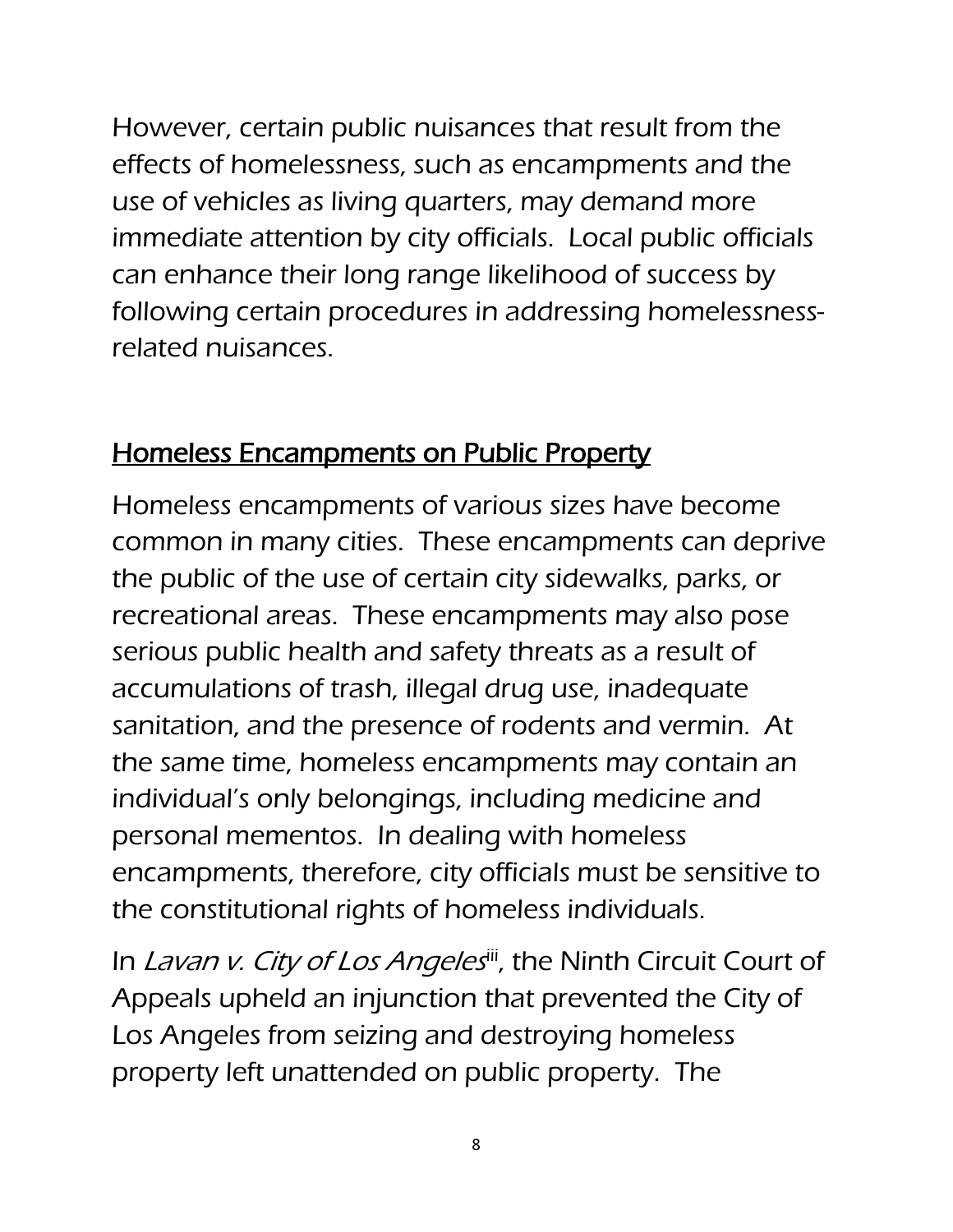injunction did not apply if there was an objectively reasonable belief that the property was truly abandoned or the property posed an immediate public health and safety threat or was evidence of a crime or contraband. While the Court did not find a constitutional right to leave personal property on public property, the Court did conclude that the Fourth and Fourteenth Amendments of the U.S. Constitution protect a homeless individual's right to keep his or her unattended but unabandoned property. In the Court's view, the seizure and *immediate* destruction of homeless property was not reasonable.

Based on *Lavan*, cities should proceed cautiously in dealing with homeless encampments on public property. Initially, the enforcement team should confirm that public property is involved. Homeless encampments on private property raise a separate set of issues, as discussed below.

Assuming that the encampment is on public property, enforcement officers should take the following steps in dealing with the removal of property owned by homeless individuals:

• Provide Advance Notice. Give as much notice as feasible that (1) the homeless individual's property needs to be removed and (2) the city will remove and store the property if the homeless individual does not comply and remove it within the timeframe provided. The amount of notice should be based on the circumstances of the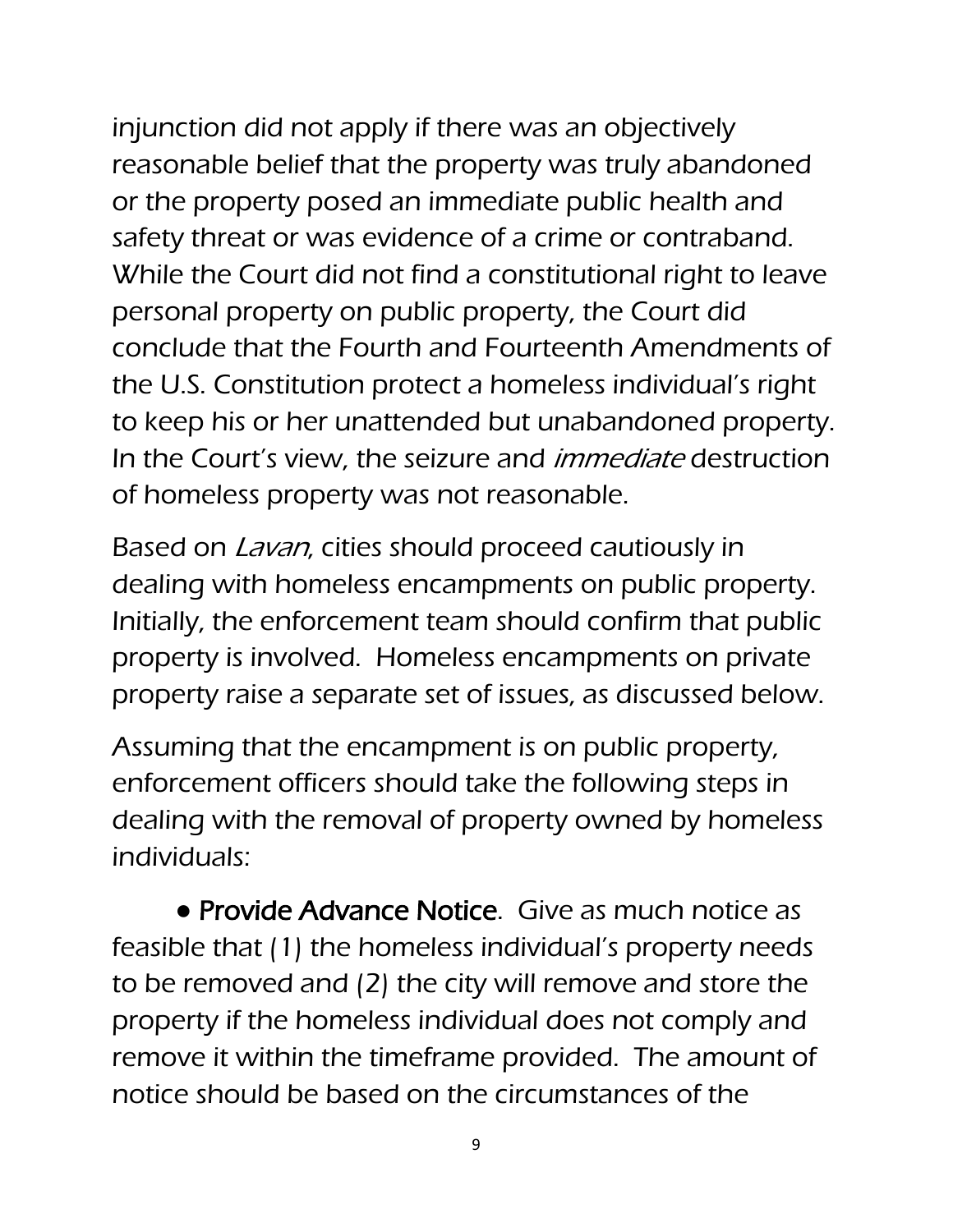situation. However, when conducting scheduled sweeps of homeless encampments, cities should post several written notices in the area designated for clean-up, at least 72 hours in advance. The notices should include the following information:

1. A statement of the nature and purpose of the clean-up;

2. The legal authority for the clean-up (i.e., cite to the city's anti-camping ordinance or other applicable regulations; the city attorney should be consulted in advance to assist in reviewing the local ordinances to ensure they are up to date and otherwise enforceable);

3. The specific location(s) where the clean-up will occur;

4. The date and time of the posted notice, as well as the date and time of the scheduled clean-up;

5. A notice that items left in the clean-up area on the date and time of the scheduled clean-up will be impounded by the city;

6. The address where individuals may claim personal belongings that are collected by the city, and a statement indicating the date on which the belongings will be deemed finally abandoned and destroyed;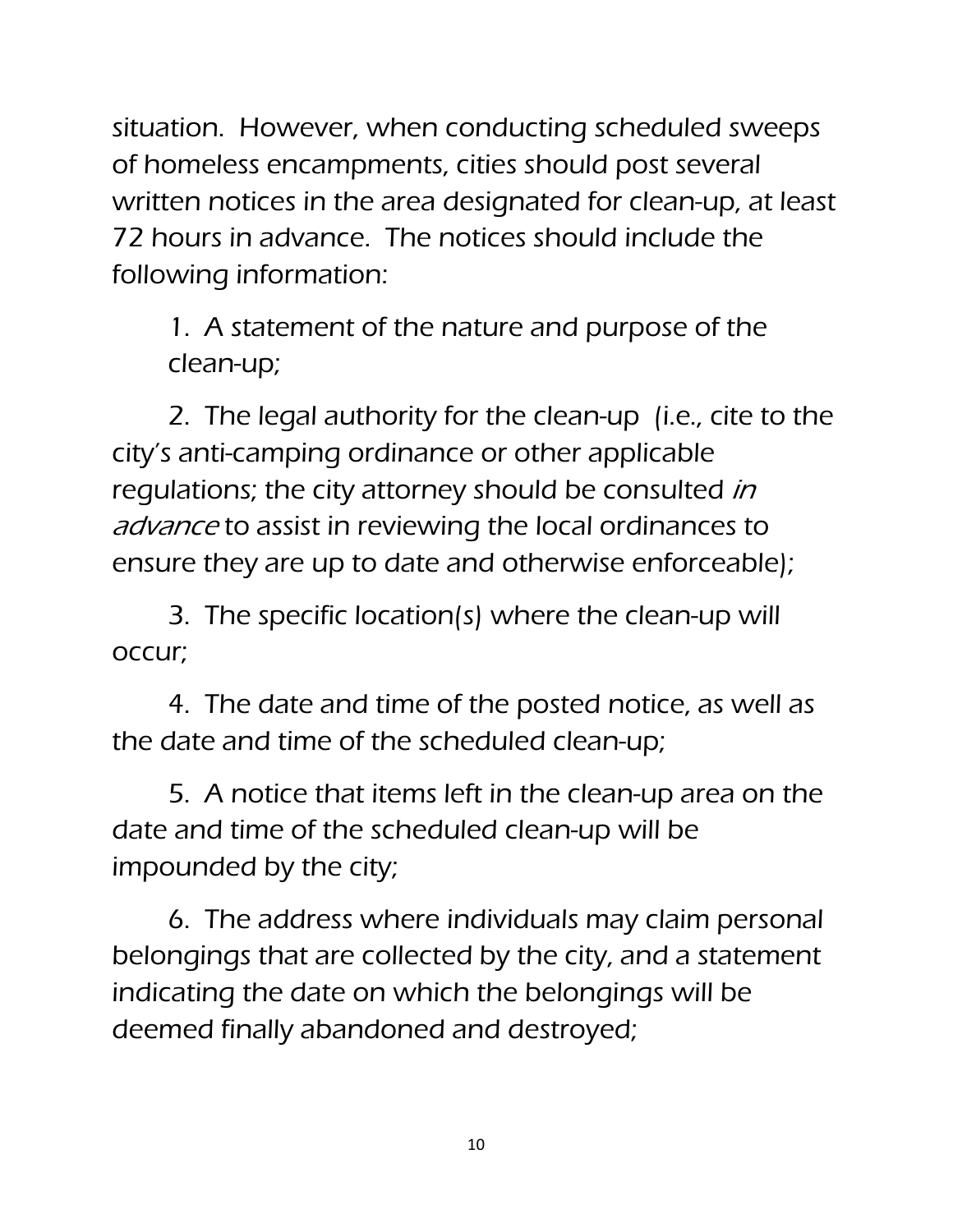7. A brief description of the process for reclaiming lost belongings (i.e., owner will be required to describe lost items to prove ownership);

8. A list of local facilities and shelters where homeless individuals may relocate for temporary shelter; and,

9. A phone number that individuals may call for more information.<sup>[iv](#page-16-3)</sup>

• Remove the Property. The city should then document all property removed from the encampments in as much detail as possible, preferably with a written description and photographs. The inventory list must include the items collected, the date and time of location, the storage location and hours of operation, directions on how the homeless person can retrieve the seized property, and the date on which the seized property will be destroyed. The City should provide the inventory list to the homeless individual if possible. If there is a reasonable belief that certain items are actually abandoned (such as trash or discarded debris) or are a threat to public health and safety (such as bodily waste receptacles, drug paraphernalia, narcotics, alcohol, weapons, or heavily soiled mattresses), the items may be seized and destroyed right away. The city may also seize and collect evidence of a crime or other obvious illegal contraband. All other items should be collected and stored for a reasonable period of time before any destruction.<sup>[v](#page-16-4)</sup>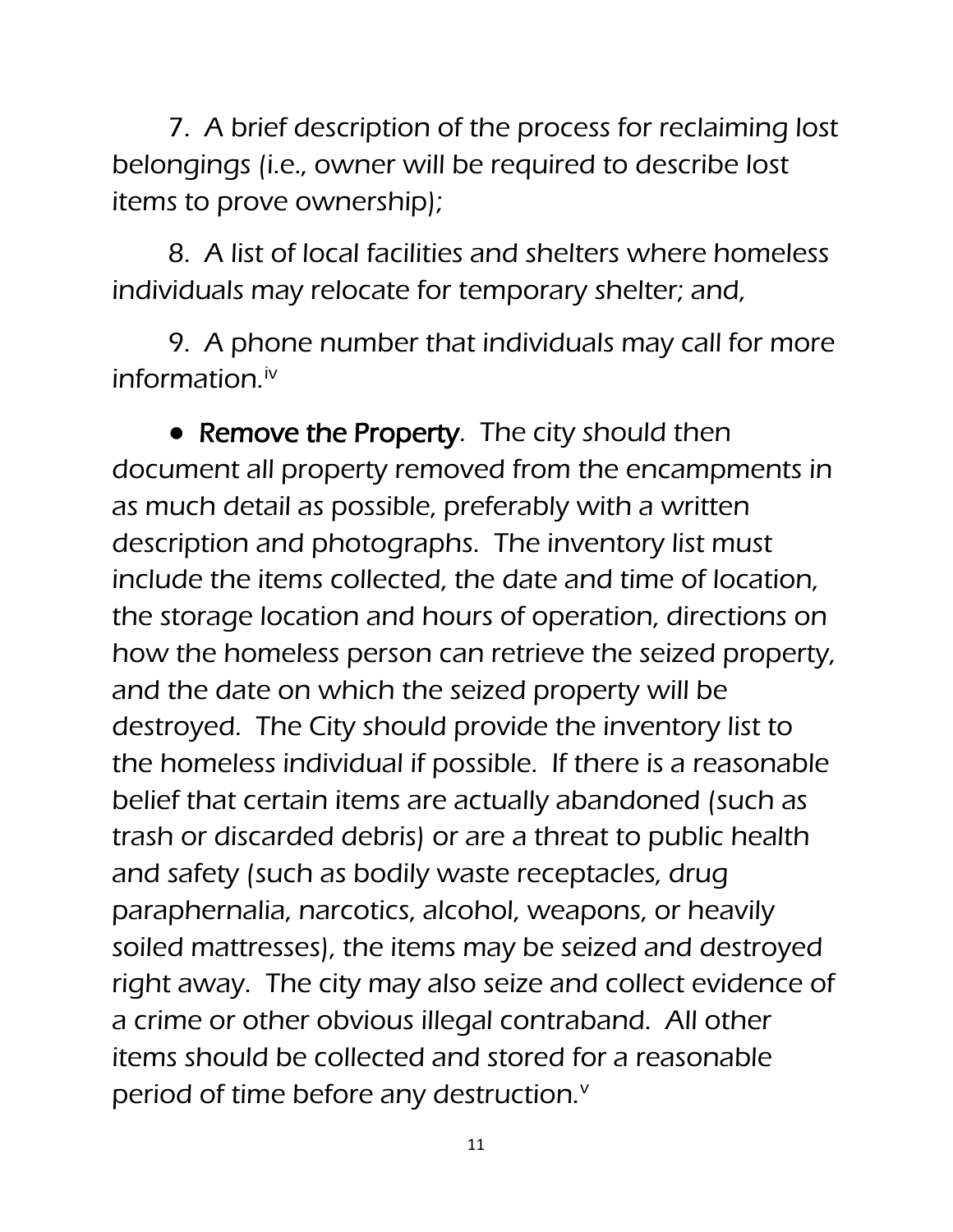## Homeless Encampments on Private Property

Homeless encampments on private property present similar public nuisance problems and health and safety concerns. While property owners are typically responsible for nuisance conditions on their own property, many property owners or nearby neighbors look to city officials for assistance in abating these conditions and removing unwelcome squatters. As with the removal of encampments on public property, public officials should proceed cautiously.

Following the *Martin* decision, the Northern District of California has repeatedly upheld the City of Oakland's policy that allows Oakland to "clean and clear" homeless encampments by providing a notice of trespass 72 hours in advance. Central to these decisions was that Oakland's cleanups did not involve any arrests or issuance of citations.[vi](#page-16-5)

After properly identifying the owner of the subject private property, city officials should determine whether the owner has consented to the homeless encampment on the property. In a situation in which the property owner has allowed the encampment to exist or cannot be located, the city should address the situation as a standard public nuisance abatement issue. A court-approved inspection warrant under California Code of Civil Procedure<sup>[vii](#page-16-6)</sup> section 1822.50 et seq. may first be necessary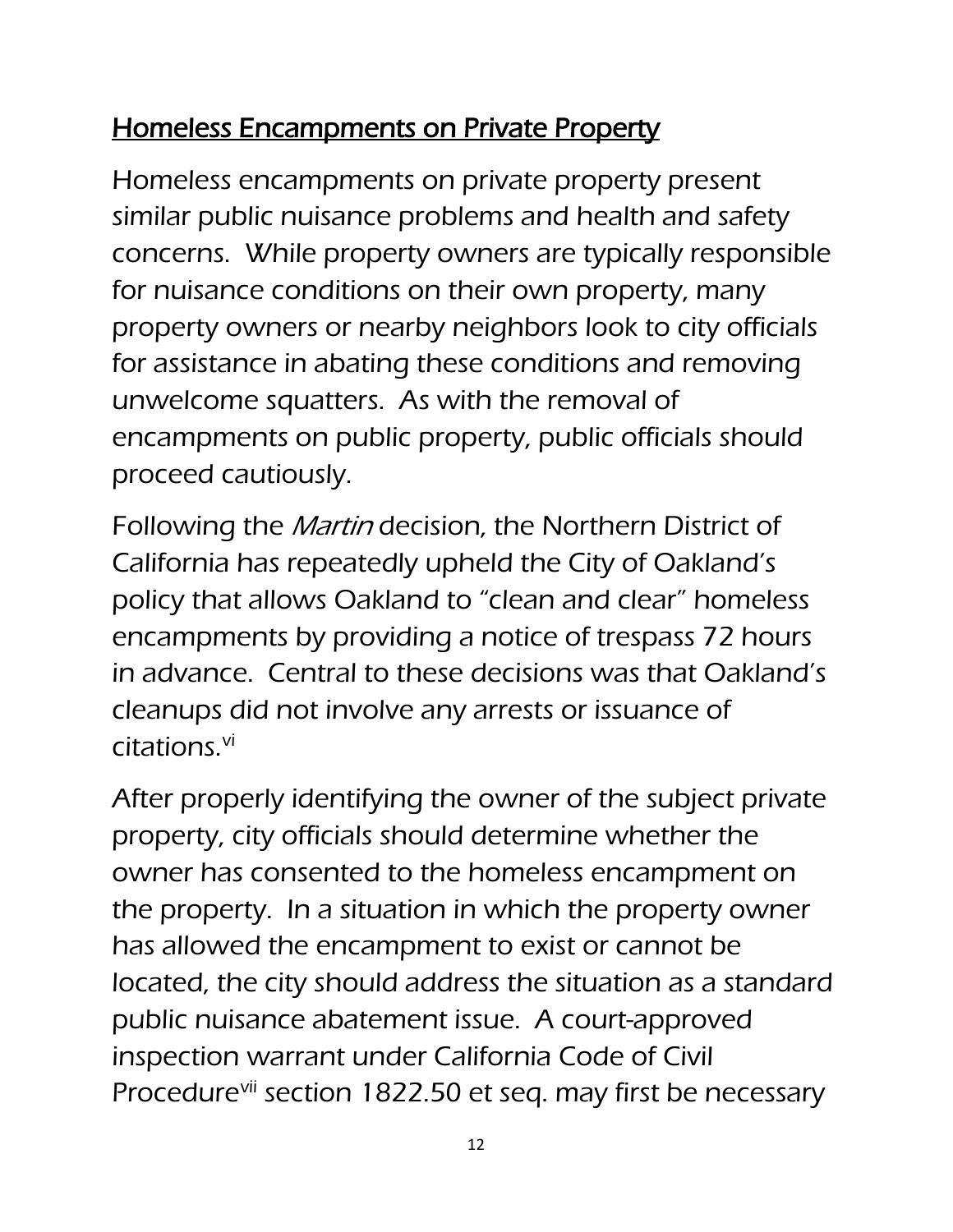to evaluate the extent of the problem and determine the appropriate remedy.

In situations in which the owner did not consent to the homeless encampment, local law enforcement may cite the squatters for misdemeanor trespass under the Penal Code.<sup>[viii](#page-16-7)</sup> With regard to homeless property located on private property, city officials must determine whether to leave the clean-up to the property owner or confiscate the homeless property. If the city ultimately elects to remove property owned by homeless individuals from the private property encampment, the city should follow the same procedures for removing homeless encampments from public property, including providing advance notice and storage of the property when required by the statutes.

## Sleeping in Vehicles

Another challenging health and safety issue involving the homeless has been the use of vehicles as living quarters on city streets and other public property. For some, the idea of homeless living in a vehicle, which in some instances may be an individual's last remaining possession, might seem preferable to the homeless living on the street. This activity, however, can lead to overcrowding on public streets, unsanitary conditions, and neighborhood blight. A recent Ninth Circuit Court of Appeals decision again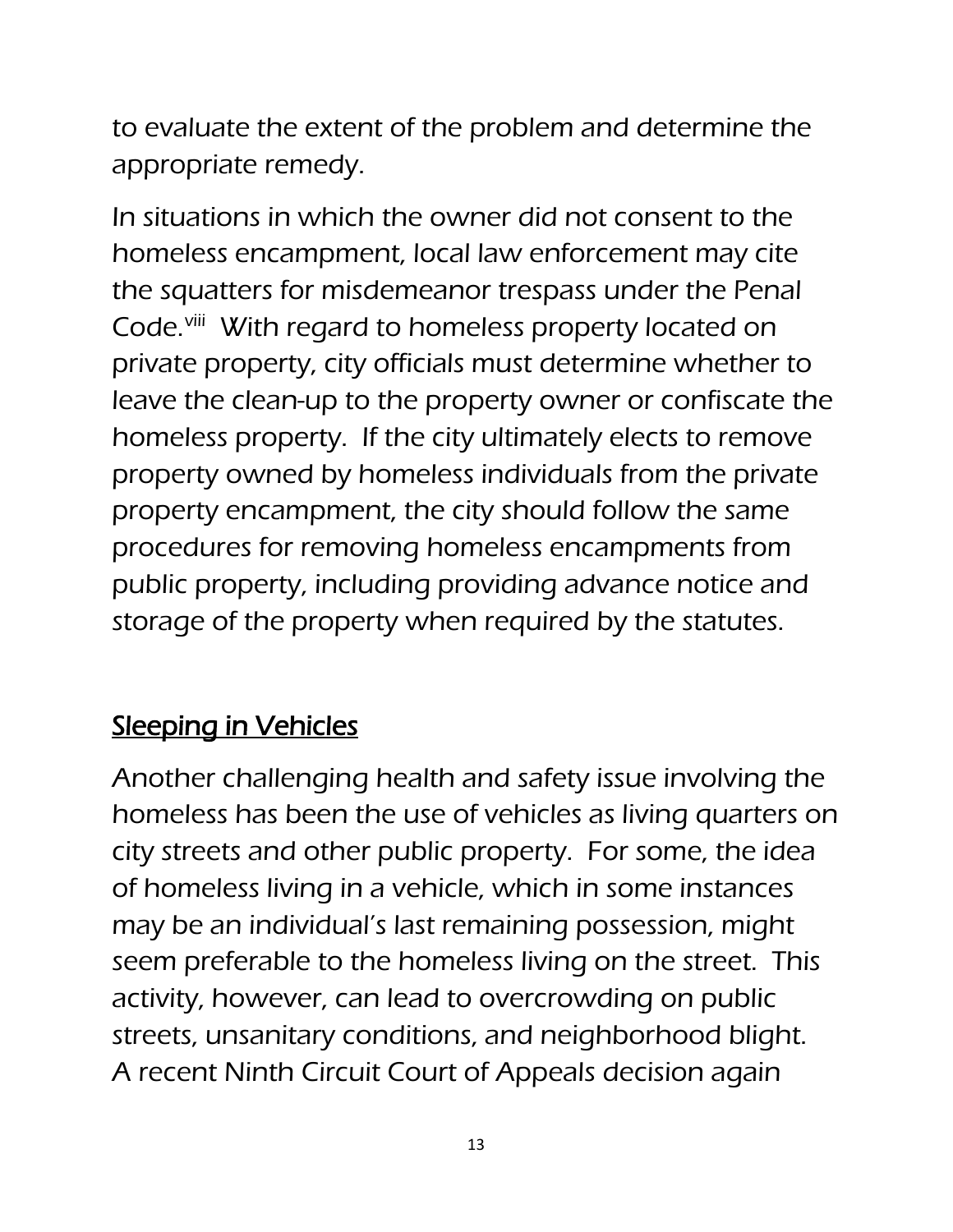involving the City of Los Angeles demonstrates the difficulties and legal obstacles that cities may face in addressing this issue.

In *Desertrain v. City of Los Angeles*, the Ninth Circuit struck down the city's ordinance, adopted in 1983 that restricts the use of vehicles as living quarters on public streets and in public parking lots. In 2010, the city increased its enforcement activities under the ordinance in response to numerous complaints about homeless people living in vehicles on public streets in the Venice area of the city. According to the complaints, these individuals were dumping trash and human waste on streets and parkways and endangering public health.

Following the issuance of several citations and multiple arrests under the ordinance, a group of homeless individuals brought an action against the City claiming that the police had violated their constitutional rights. The Ninth Circuit held that the ordinance language was unconstitutionally vague and promoted arbitrary enforcement. In the Court's view, the ordinance was broad enough to cover any person who transports personal belongings in a car, but was only applied to homeless individuals.

However, following *Desertrain*, a city's vehicle habitation prohibition should clearly define what it means to use a vehicle as a dwelling. Such a definition should establish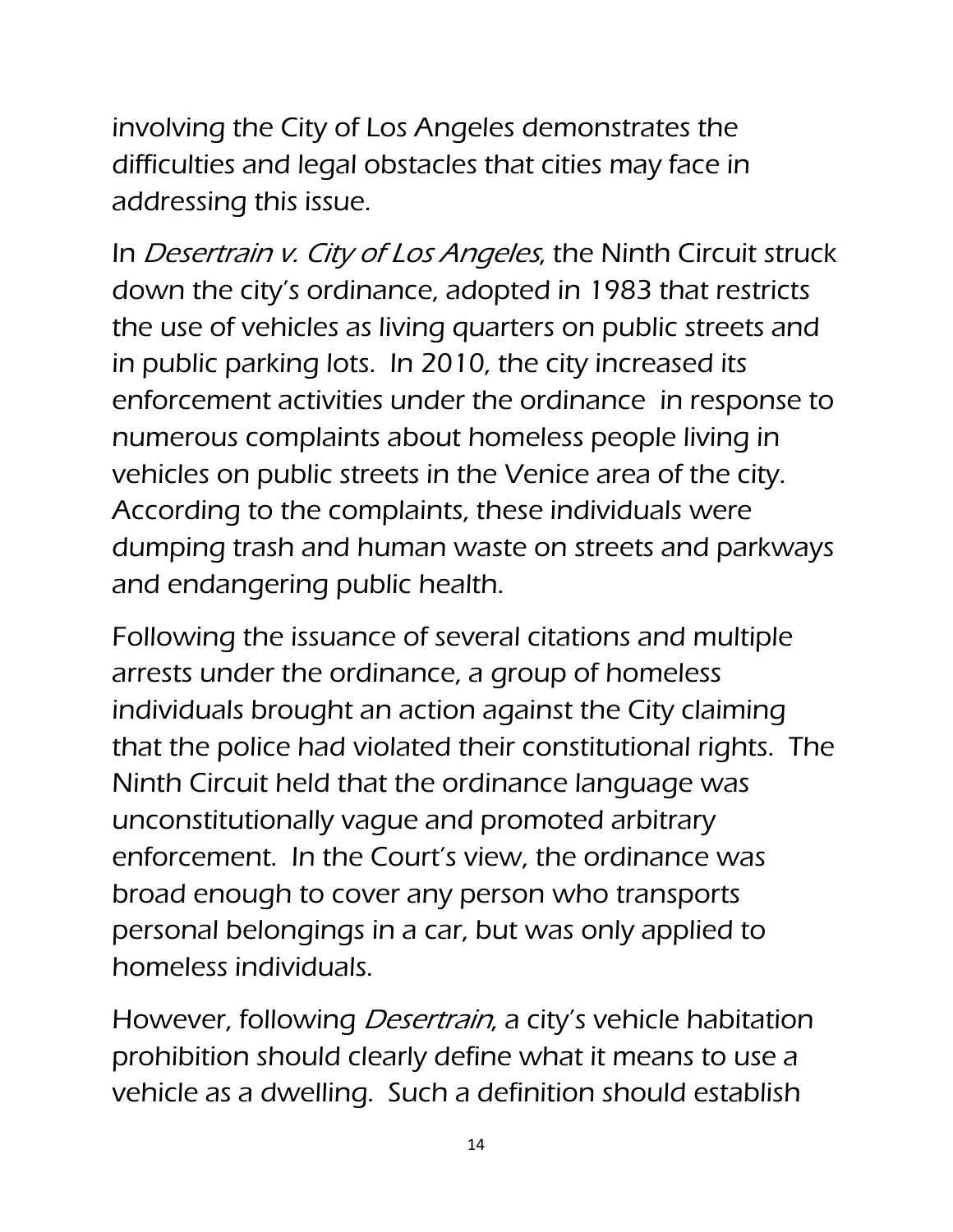the quantum of evidence necessary to prove that an individual is actually using a vehicle as a dwelling. City officials should work closely with their city attorneys to craft appropriate language. In addition, enforcement officers will need to be patient in observing possible violators and gathering evidence. The mere fact that an individual is storing personal items in a car may not be sufficient. Enforcement officers should make observations over an extended period of time in order to support an allegation that an individual is using a vehicle as a dwelling as defined by the local ordinance.

### **CONCLUSION**

Dealing with nuisance conditions created by homeless encampments and the use of vehicles for dwelling purposes requires patience, vigilance, and sensitivity. Local agencies must provide reasonable notice to homeless individuals before enforcement officers confiscate homeless property and must provide homeless individuals with an opportunity to reclaim their property. Local officials must also ensure that their ordinances provide clear guidance to homeless individuals regarding what conduct is prohibited. Taking these steps may be time consuming and challenging, but they will help cities address some of the short-term problems associated with homelessness and minimize potential litigation risks.